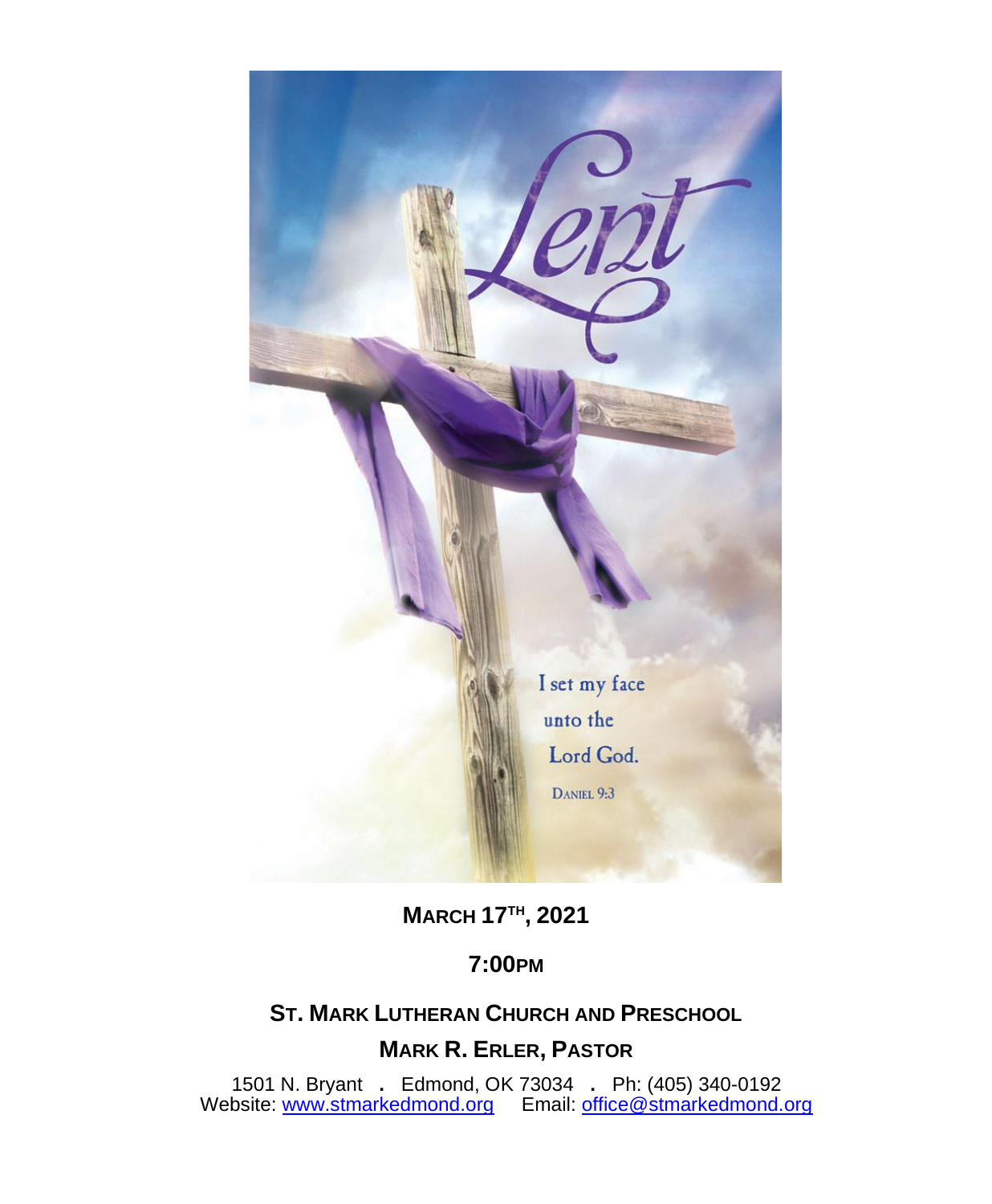#### **Confession and Absolution**

**423 Jesus, Refuge of the Weary**  $1$  Je - sus, ref - uge of the wea-ry, **Blest** Re - deem - er, 2 Do we pass that cross  $un - head - ing$ , Breath - ing no re - $3$  Je - sus, hearts be burn - ing fer - vent may our With more whom we love, Foun - tain in life's des - ert drea - ry,  $Sav - ior$ Though we see You wound-ed, bleed-ing, See Your pen - tant vow, love for You; May our eyes be  $ev - er$  turn - ing To  $be$ from the world a - bove: Of - ten have Your eyes, of - fend - ed, thorn-en - cir-cled brow? Yet Your sin - less death has brought us hold Your cross a - new Till in  $g$ lo - ry, part - ed  $nev - er$ Gazed up - on the sin - ner's fall; Yet up  $-$  on the Life  $e$  - ter nal, peace, and rest;  $On 1\bar{y}$ what Your bless - ed Grav - en From the Sav - ior's side, in our You of cross  $ex - tend - ed,$ have borne the pain all. grace has taught us Calms the  $sin - ner's$ deep dis - tress. hearts for - ev - er, Dwell the the Cru - ci - fied. cross,

*Please stand*

**P** In the name of the Father and of the  $\pm$  Son and of the Holy Spirit.

C **Amen.**

**Service of the Word**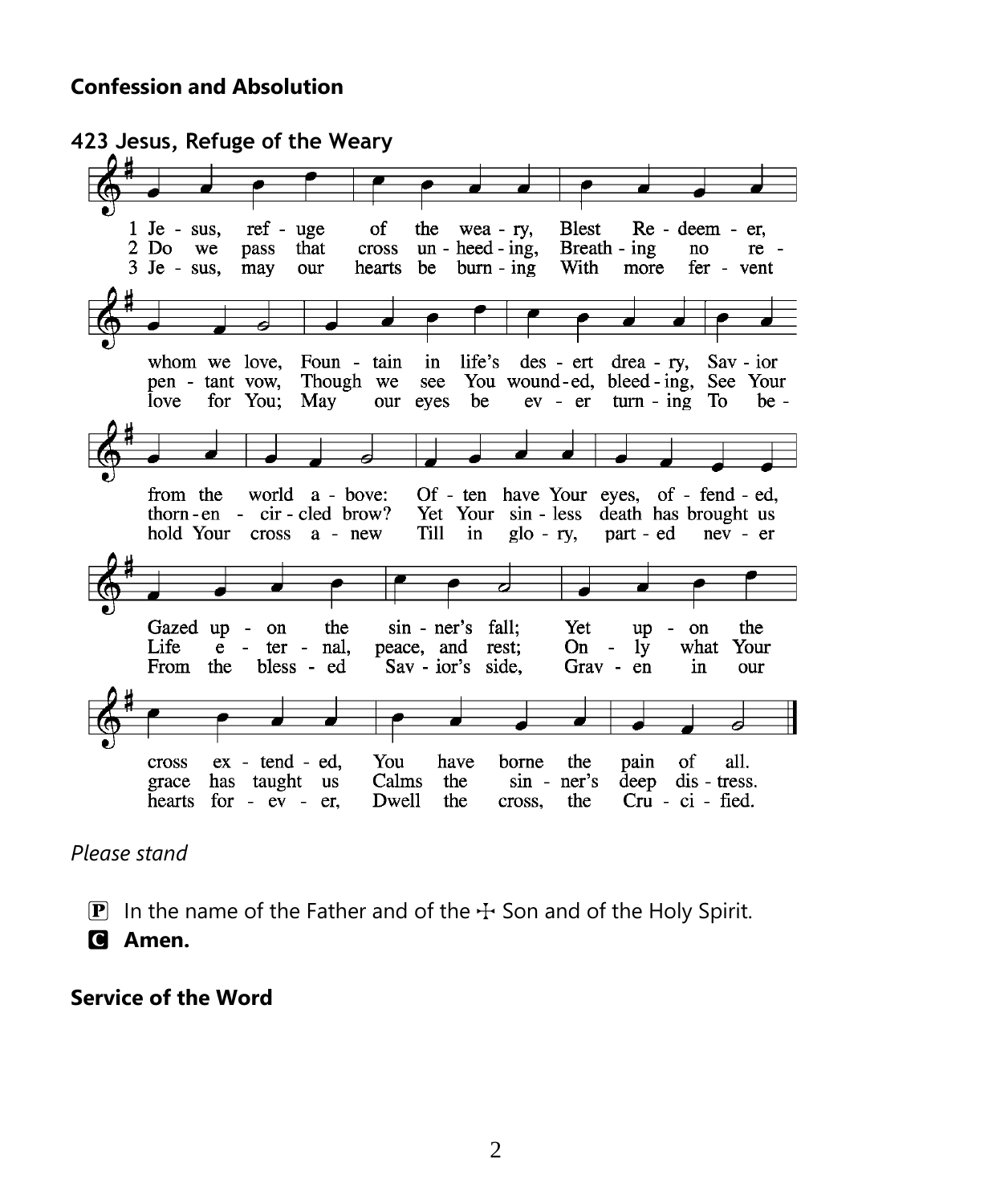## **Psalm 146**

## **Do Not Put Your Trust in Princes** <sup>1</sup>Praise the LORD!  **Praise the LORD, O my soul!** <sup>2</sup>l will praise the LORD as long as I live;  **I will sing praises to my God while I have my being.** <sup>3</sup>Put not your trust in princes,  **in a son of man, in whom there is no salvation.** <sup>4</sup>When his breath departs he returns to the earth;  **on that very day his plans perish.** <sup>5</sup>Blessed is he whose help is the God of Jacob,  **whose hope is in the LORD his God,**  $6$ who made heaven and earth, the sea, and all that is in them,  **who keeps faith forever;**  $7$ who executes justice for the oppressed, who gives food to the hungry.  **The LORD sets the prisoners free;** <sup>8</sup>the LORD opens the eyes of the blind. The LORD lifts up those who are bowed down;  **the LORD loves the righteous.** <sup>9</sup>The LORD watches over the sojourners; he upholds the widow and the fatherless,  **but the way of the wicked he brings to ruin.** <sup>10</sup>The LORD will reign forever, your God, O Zion, to all generations**. Praise the LORD!**

# **Salutation and Collect of the Day**

 $\mathbf{P}$  The Lord be with you. C **And also with you.**

 $\mathbf{P}$  Let us pray.

Almighty God, our heavenly Father, Your mercies are new every morning; and though we deserve only punishment, You receive us as Your children and provide for all our needs of body and soul. Grant that we may heartily acknowledge Your merciful goodness, give thanks for all Your benefits, and serve You in willing obedience; through Jesus Christ, Your Son, our Lord, who lives and reigns with You and the Holy Spirit, one God, now and forever.

C **Amen.**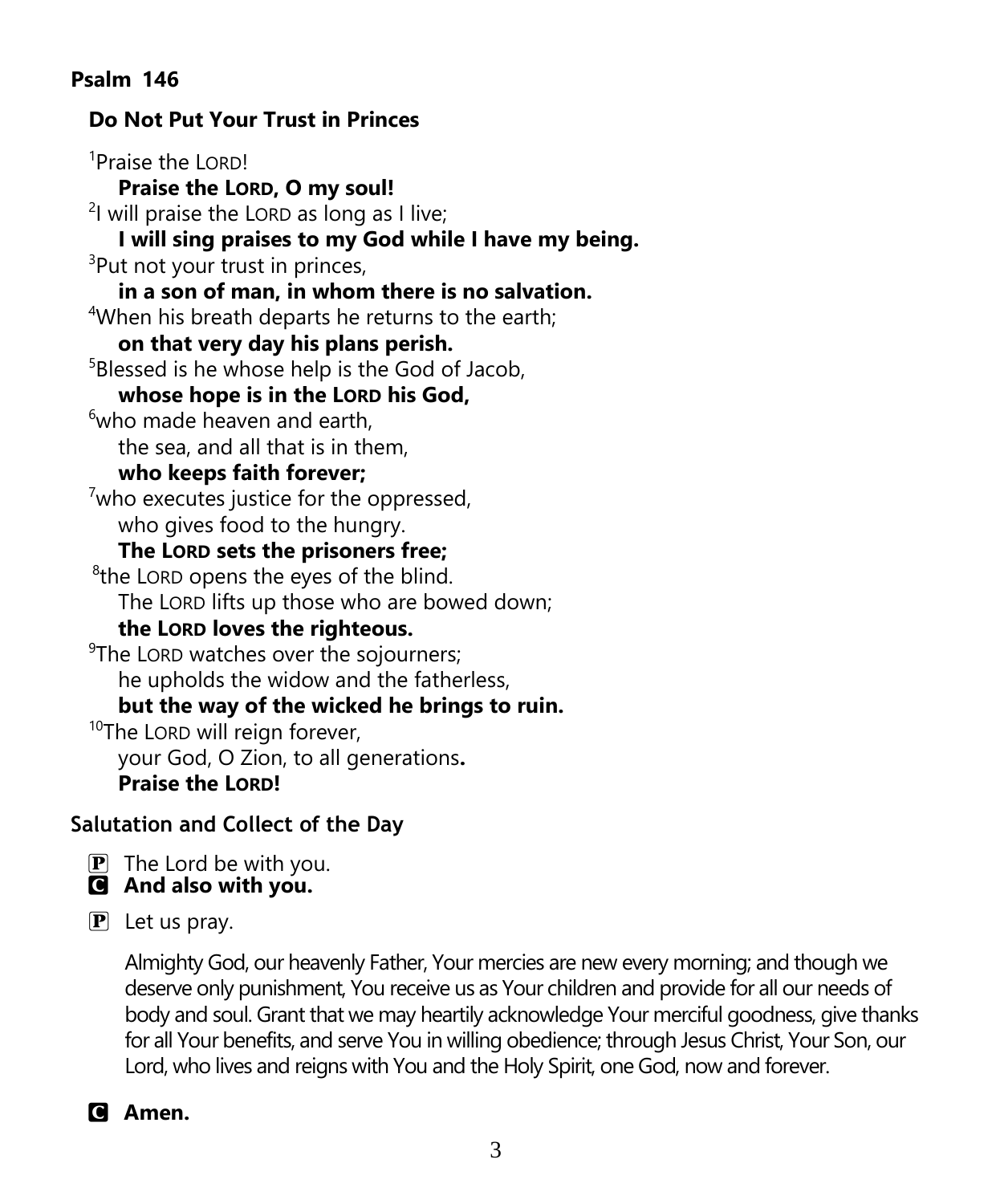$\mathbf{P}$  The Holy Gospel according to St. John, the twelfth chapter.

# C **Glory to You, O Lord.**

 $^{23}$ And Jesus answered them, "The hour has come for the Son of Man to be glorified.  $24$ Truly, truly, I say to you, unless a grain of wheat falls into the earth and dies, it remains alone; but if it dies, it bears much fruit. <sup>25</sup>Whoever loves his life loses it, and whoever hates his life in this world will keep it for eternal life.  $^{26}$ If anyone serves me, he must follow me; and where I am, there will my servant be also. If anyone serves me, the Father will honor him.

## **The Son of Man Must Be Lifted Up**

 $27"$ Now is my soul troubled. And what shall I say? 'Father, save me from this hour'? But for this purpose I have come to this hour. <sup>28</sup> Father, glorify your name." Then a voice came from heaven: "I have glorified it, and I will glorify it again."  $29$ The crowd that stood there and heard it said that it had thundered. Others said, "An angel has spoken to him."  $30$  Jesus answered, "This voice has come for your sake, not mine.  $31$  Now is the judgment of this world; now will the ruler of this world be cast out.  $32$ And I, when I am lifted up from the earth, will draw all people to myself."  $33$ He said this to show by what kind of death he was going to die.  $34$ So the crowd answered him, "We have heard from the Law that the Christ remains forever. How can you say that the Son of Man must be lifted up? Who is this Son of Man?" <sup>35</sup>So Jesus said to them, "The light is among you for a little while longer. Walk while you have the light, lest darkness overtake you. The one who walks in the darkness does not know where he is going.  $36$ While you have the light, believe in the light, that you may become sons of light."

## **The Unbelief of the People**

When Jesus had said these things, he departed and hid himself from them.

- $\overline{P}$  This is the Gospel of the Lord.
- C **Praise to You, O Christ.**

## *Please be seated*

## **440 Jesus, I Will Ponder Now**

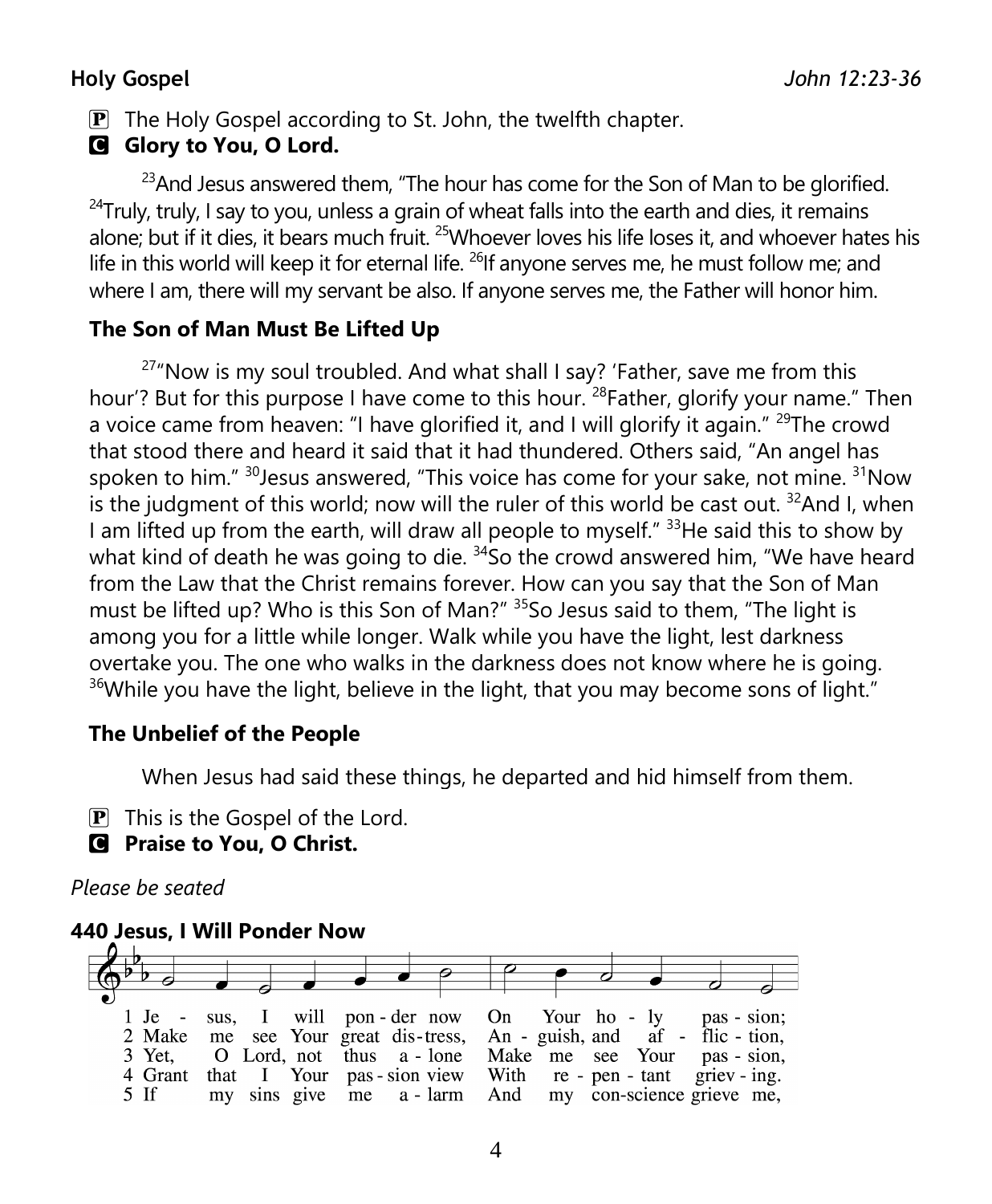|                              | With          |              |    |           | Your Spir - it me en - dow For       |  |                                                             |      | such med - $i$ - ta - tion. |                     |  |
|------------------------------|---------------|--------------|----|-----------|--------------------------------------|--|-------------------------------------------------------------|------|-----------------------------|---------------------|--|
|                              | <b>B</b> onds |              |    |           | and stripes and wretch-ed - ness And |  |                                                             | Your | $cru - ci - fix - ion;$     |                     |  |
|                              | But           |              |    |           | its cause to me make known And       |  |                                                             | its  |                             | ter - mi - na-tion. |  |
|                              | Let           | me           |    |           |                                      |  | not bring shame to You By                                   |      | $un - ho - ly$ liv-ing.     |                     |  |
|                              | Let           |              |    |           |                                      |  | Your cross my fear dis - arm; Peace                         |      | of con-science give me.     |                     |  |
|                              |               |              |    |           |                                      |  |                                                             |      |                             |                     |  |
|                              |               |              |    |           |                                      |  |                                                             |      |                             |                     |  |
|                              |               |              |    |           |                                      |  |                                                             |      |                             | ◘⊘                  |  |
|                              |               |              |    |           |                                      |  |                                                             |      |                             |                     |  |
|                              | Grant         |              |    |           | that I in love                       |  | and faith May the im-age cher-ish                           |      |                             |                     |  |
|                              | Make          |              |    |           |                                      |  | me see how scourge and rod, Spear and nails did wound You,  |      |                             |                     |  |
|                              | Ah!           | $\mathbf{I}$ |    | $al - so$ |                                      |  | and my sin Wrought Your deep af - flic - tion;              |      |                             |                     |  |
|                              | How           | could I      |    |           |                                      |  | re - fuse to shun Ev - 'ry sin - ful plea - sure            |      |                             |                     |  |
|                              | Help          |              |    |           |                                      |  | me see for - give - ness won By Your ho - ly pas - sion.    |      |                             |                     |  |
|                              |               |              |    |           |                                      |  |                                                             |      |                             |                     |  |
|                              |               |              |    |           |                                      |  |                                                             |      |                             |                     |  |
|                              |               |              |    |           |                                      |  |                                                             |      |                             |                     |  |
|                              | Of            |              |    |           |                                      |  | Your suf-f'ring, pain, and death That I may not per - ish.  |      |                             |                     |  |
|                              | How           |              |    |           |                                      |  | for them You died, O God, Who with thorns had crowned You.  |      |                             |                     |  |
|                              | This          |              |    |           |                                      |  | in-deed the cause has been Of Your cru - ci - fix - ion.    |      |                             |                     |  |
|                              | Since         |              |    |           |                                      |  | for me God's on - ly Son Suf - fered with - out mea - sure? |      |                             |                     |  |
|                              | If            | for          | me |           |                                      |  | He slays His Son, God must have com - pas - sion!           |      |                             |                     |  |
| Tune and text: Public domain |               |              |    |           |                                      |  |                                                             |      |                             |                     |  |

#### **Sermon**

*Please stand*

#### **Apostles' Creed**

C **I believe in God, the Father Almighty, maker of heaven and earth.**

**And in Jesus Christ, His only Son, our Lord, who was conceived by the Holy Spirit, born of the virgin Mary, suffered under Pontius Pilate, was crucified, died and was buried. He descended into hell. The third day He rose again from the dead. He ascended into heaven and sits at the right hand of God the Father Almighty. From thence He will come to judge the living and the dead.**

**I believe in the Holy Spirit, the holy Christian Church, the communion of saints, the forgiveness of sins, the resurrection of the body,** and the life  $\bigoplus$  everlasting. Amen.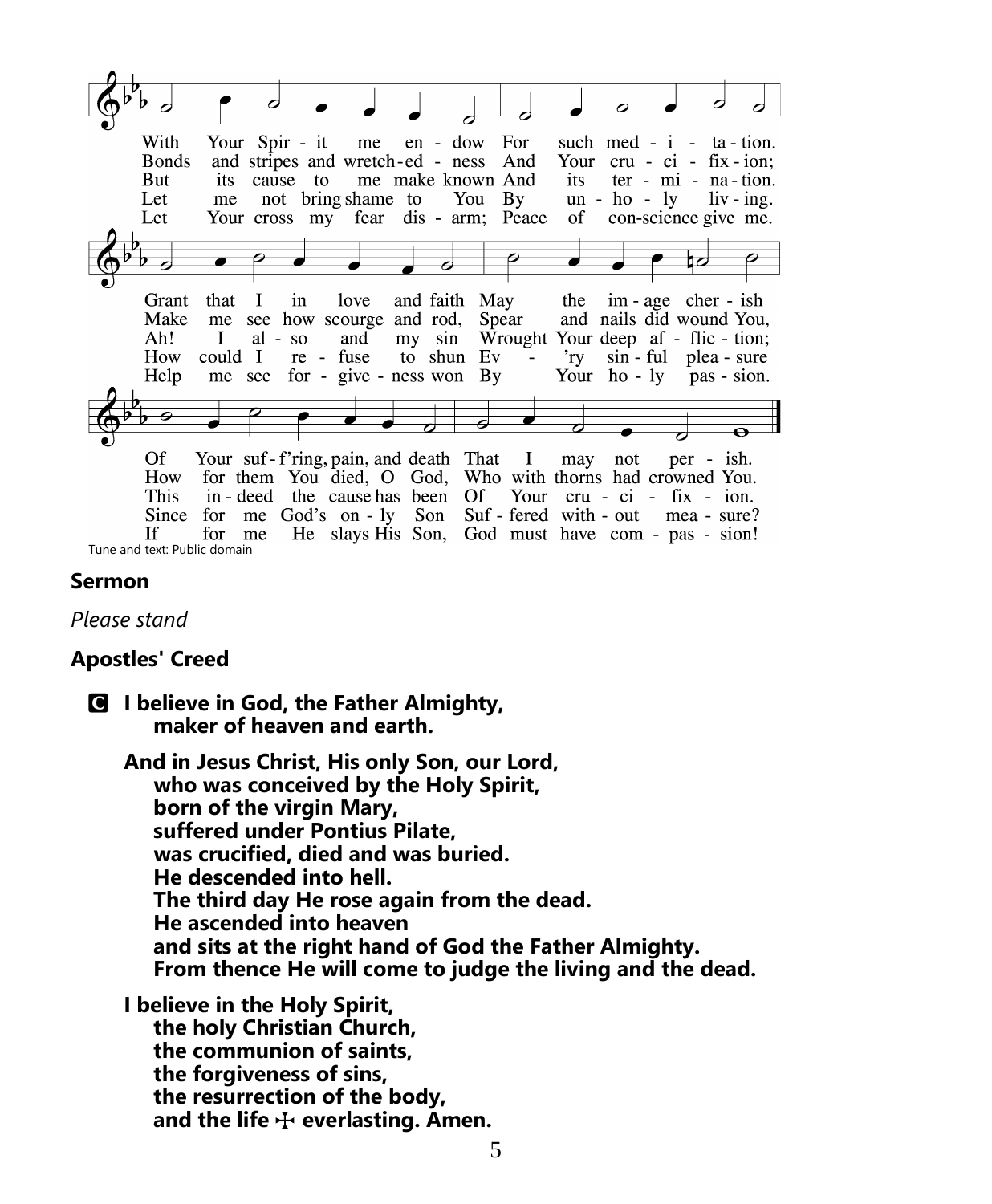## **Prayer of the Church**

The Pastor will end each petition with the phrase, "Lord in your mercy." The Congregation will respond, **"Hear our prayer."**

#### **Lord's Prayer**

C **Our Father who art in heaven, hallowed be Thy name, Thy kingdom come, Thy will be done on earth as it is in heaven; give us this day our daily bread; and forgive us our trespasses as we forgive those who trespass against us; and lead us not into temptation, but deliver us from evil. For Thine is the kingdom and the power and the glory forever and ever. Amen.**

#### **Benediction**

- $\mathbf{P}$  The Lord bless you and keep you. The Lord make His face shine on you and be gracious to you. The Lord look upon you with favor and  $\pm$  give you peace.
- C **Amen.**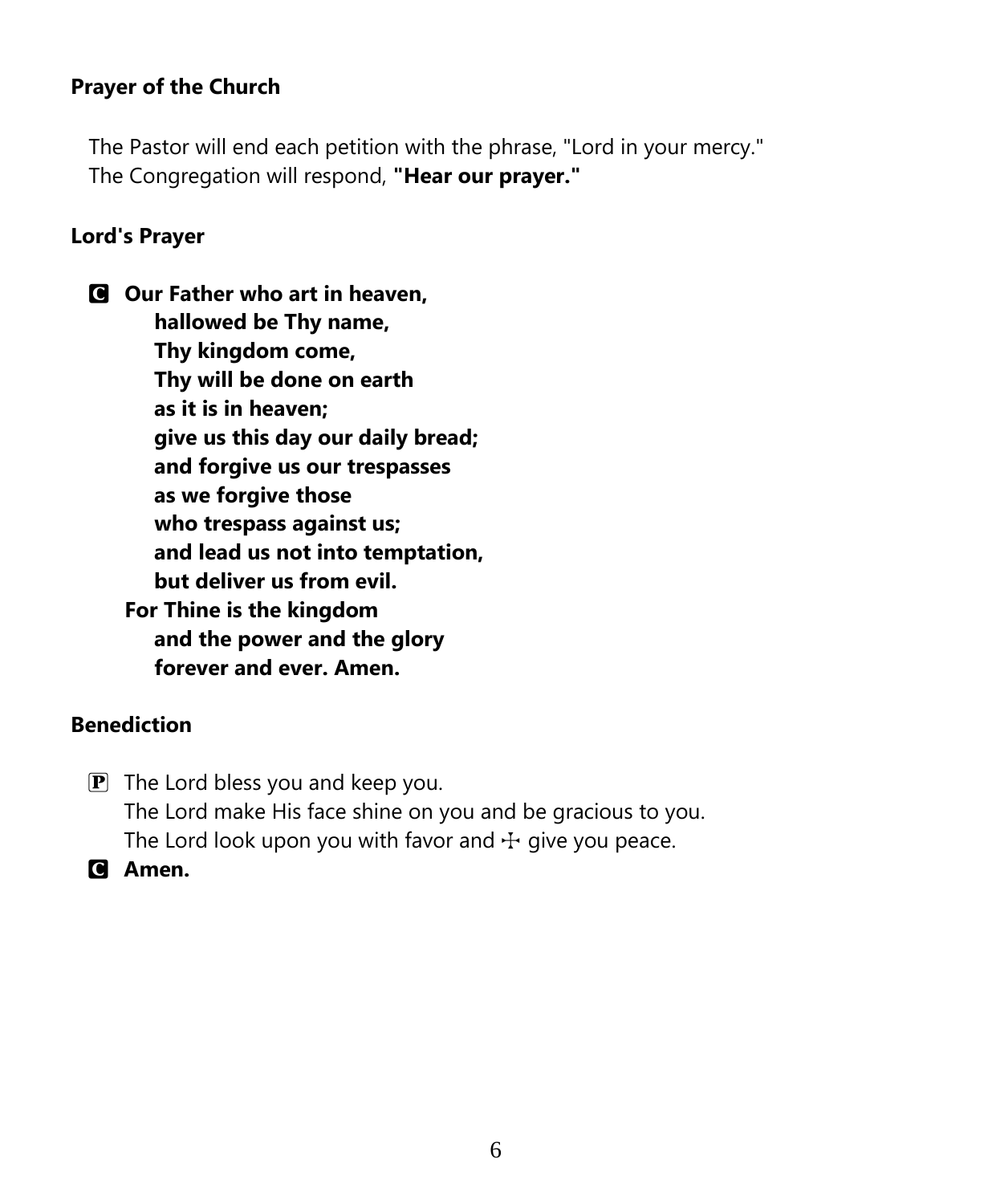**880 Now Rest beneath Night's Shadow**

| 1 Now<br>rest                   | be - neath                      | night's         |                                               | shad - ow       | The                |                               | wood - land,                    |
|---------------------------------|---------------------------------|-----------------|-----------------------------------------------|-----------------|--------------------|-------------------------------|---------------------------------|
| $\overline{2}$<br>The           | ra - diant                      | has<br>sun      |                                               | van - ished,    | Its                | gold - en                     |                                 |
| 3 Now<br>all                    | the                             | $-1y$<br>heav'n |                                               | splen - dor     | <b>Breaks</b>      | forth                         | in                              |
| 4 Lord                          | $Je - sus,$                     | You<br>since    | love                                          | me.             | <b>Now</b>         | spread                        | Your                            |
| $5 \,$ My                       | loved ones,                     | rest<br>se      | cure                                          | ly,<br>$\sim$   | For                | God                           | this                            |
|                                 |                                 |                 |                                               |                 |                    |                               |                                 |
|                                 |                                 |                 |                                               |                 |                    |                               |                                 |
|                                 |                                 |                 |                                               |                 |                    |                               |                                 |
|                                 |                                 |                 |                                               |                 |                    |                               |                                 |
|                                 |                                 |                 |                                               |                 |                    |                               |                                 |
| field.<br>and                   | mead<br>$\sim$                  | ow:             | The                                           | world           | in                 | slum - ber<br>lies.           |                                 |
| are<br>rays                     | ban<br>$\sim$                   | ished           |                                               | From dark-'ning | skies              | of<br>night:                  |                                 |
| light<br>star -                 | ten<br>$\overline{\phantom{a}}$ | der             |                                               |                 |                    | From myr-iad worlds un-known; |                                 |
| wings<br>a                      | $\sim$<br>bove                  | me              | And                                           | shield me       | from               | a - larm.                     |                                 |
| will<br>night                   | sure                            | ly              |                                               | From per - il   |                    | guard your heads.             |                                 |
|                                 |                                 |                 |                                               |                 |                    |                               |                                 |
|                                 |                                 |                 |                                               |                 |                    |                               |                                 |
|                                 |                                 |                 |                                               |                 |                    |                               |                                 |
|                                 |                                 |                 |                                               |                 |                    |                               |                                 |
| But<br>you,                     | my heart,                       | a - wak         | ing<br>$\overline{\phantom{a}}$               |                 | And prayer and     | mu                            | sic<br>$\overline{\phantom{a}}$ |
| But                             | Christ, the<br>Sun              | of              | glad<br>ness,<br>$\qquad \qquad \blacksquare$ |                 | $Dis - pel - ling$ | all                           | our                             |
| And                             |                                 |                 | $\frac{1}{2}$                                 | For -           |                    | self -                        | ish                             |
| we,                             | this mar - vel                  |                 | see<br>ing,                                   |                 | get                | our                           |                                 |
| Though Sa - tan would de - vour |                                 |                 | me,                                           | Let             |                    | an - gel guards               | sing                            |
| Sweet                           | slum-bers may                   | He              | send<br>you                                   | And             | bid                | His hosts                     | $at -$                          |
|                                 |                                 |                 |                                               |                 |                    |                               |                                 |
|                                 |                                 |                 |                                               |                 |                    |                               |                                 |
|                                 |                                 |                 |                                               |                 |                    | Ω                             |                                 |
|                                 |                                 |                 |                                               |                 |                    |                               |                                 |
| $\text{mak}$ - $\text{ing}$ ,   | Let                             | praise<br>to    | your                                          | <b>Cre</b>      | a                  | rise.<br>tor                  |                                 |
| sad - ness,                     | <b>Shines</b>                   | down<br>on      | <b>us</b>                                     | in              | warm -             | light.<br>est                 |                                 |
| be - $ing$                      | For                             | of<br>joy       | beau - ty                                     |                 | not                | our<br>own.                   |                                 |
| o'er<br>me:                     | This                            | of<br>child     | God                                           | shall           | meet               | harm.<br>no                   |                                 |
| tend<br>you                     | And                             | through the     |                                               | night watch     | o'er               | beds.<br>your                 |                                 |
| Text and tune: Public domain    |                                 |                 |                                               |                 |                    |                               |                                 |
|                                 |                                 |                 |                                               |                 |                    |                               |                                 |